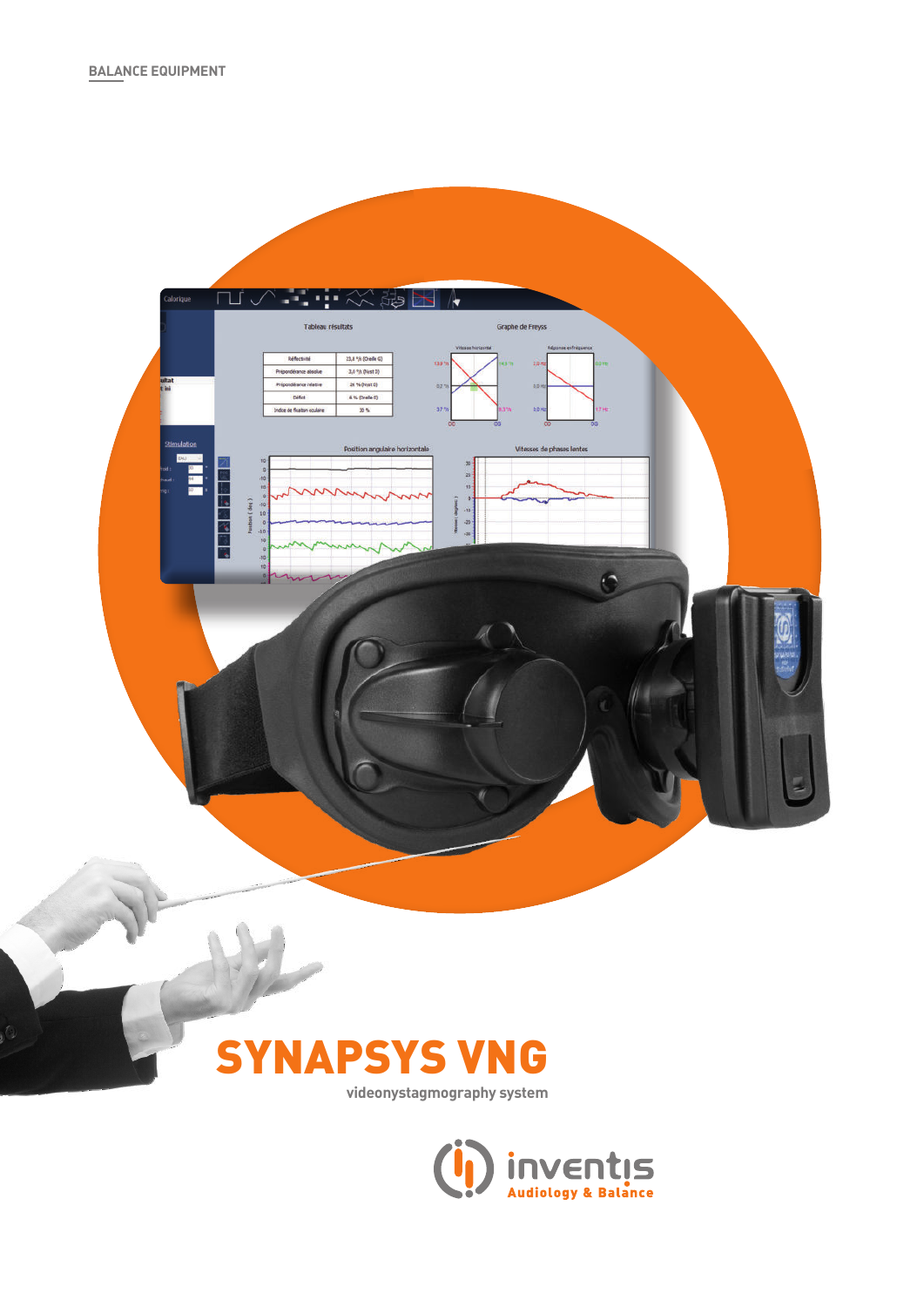## ADVANCED JUST LIKE YOUR PRACTICE

# .Pioneer .Reliable Advanced.

Designed by Dr Erik Ulmer, the SYNAPSYS VNG provides comprehensive information to support patient's evaluation in a simple and efficient system.

Over the years, continuous improvements based on results from newly published scientific researches and feedbacks from our users have helped refining our products.

Otolaryngologists, audiologists, physiotherapists can investigate vestibular functionality by finely analyzing the eye movements which, thanks to automatic post-processing of the image, help identifying the nystagmus. By using stateof-the-art infrared cameras mounted on goggles, ocular movements are recorded and analyzed by the software.

Thanks to pre-loaded testing protocols and precise measurement capabilities, the SYNAPSYS VNG helps reducing the time of examination.

> With a worldwide presence, we are proud to offer our users the latest clinical advances and the best technology.

SYNAPSYS VNG offers a **wide and complete range of tests**, including vestibular and oculomotor.

As of today, SYNAPSYS VNG is the **only available system on the market with a wireless camera** that grants an unparallel user experience in terms of patient mobility, freedom of movement and flexibility of use. SYNAPSYS VNG is also available with standard wired camera and, optionally, a second camera (wireless or wired) can be added to allow **binocular recordings**.

SYNAPSYS VNG testing modules include: Nystagmus, Caloric, Saccade, Smooth Pursuit, Gaze, Optokinetic, Kinetic and Subjective Visual Virtual. Performing all of these tests has never been easier thanks to the comfort that the **ultralightweight goggles** offers to both patients and users.

**Advanced high-frequency bi-ocular analysis**  is also optionally available with the Visio Mask. Specifically designed for oculomotor testing, it analyses both eyes simultaneously, allowing a **true open field view**.

By using state-of-the-art infrared cameras (whether wireless or wired) the patient's eye movements are recorded by the software and, thanks to **its unique eye tracking**  2 3 **system**, SYNAPSYS VNG instantly detects the pupils without any adjustment required, even when it comes to difficult situations such as dark eyelids.

> SYNAPSYS VNG can guide you through the examination of balance disorders and help reduce the time of the testing. The presence of complete normative data with which to compare results, the possibility to insert markers in real time and select different tracking modes (graphs, tables), as well as the

available pre-loaded test protocols, make the software extremely reliable and easy to use. SYNAPSYS VNG is adaptable to all your needs. It is available in **two different models**, Screening and Standard, and can also be combined with the **rotary chair** to complete your battery of videonystagmographic tests with rotational kinetic exams. Sixteen stimulation wave forms are available, including various sinewave forms, multifrequency, speed step and sudden stop tests.

"SYNAPSYS VNG is a system designed by a doctor for doctors"

## RELIABLE AS YOU DESERVE

 $\ddot{\mathbf{0}}$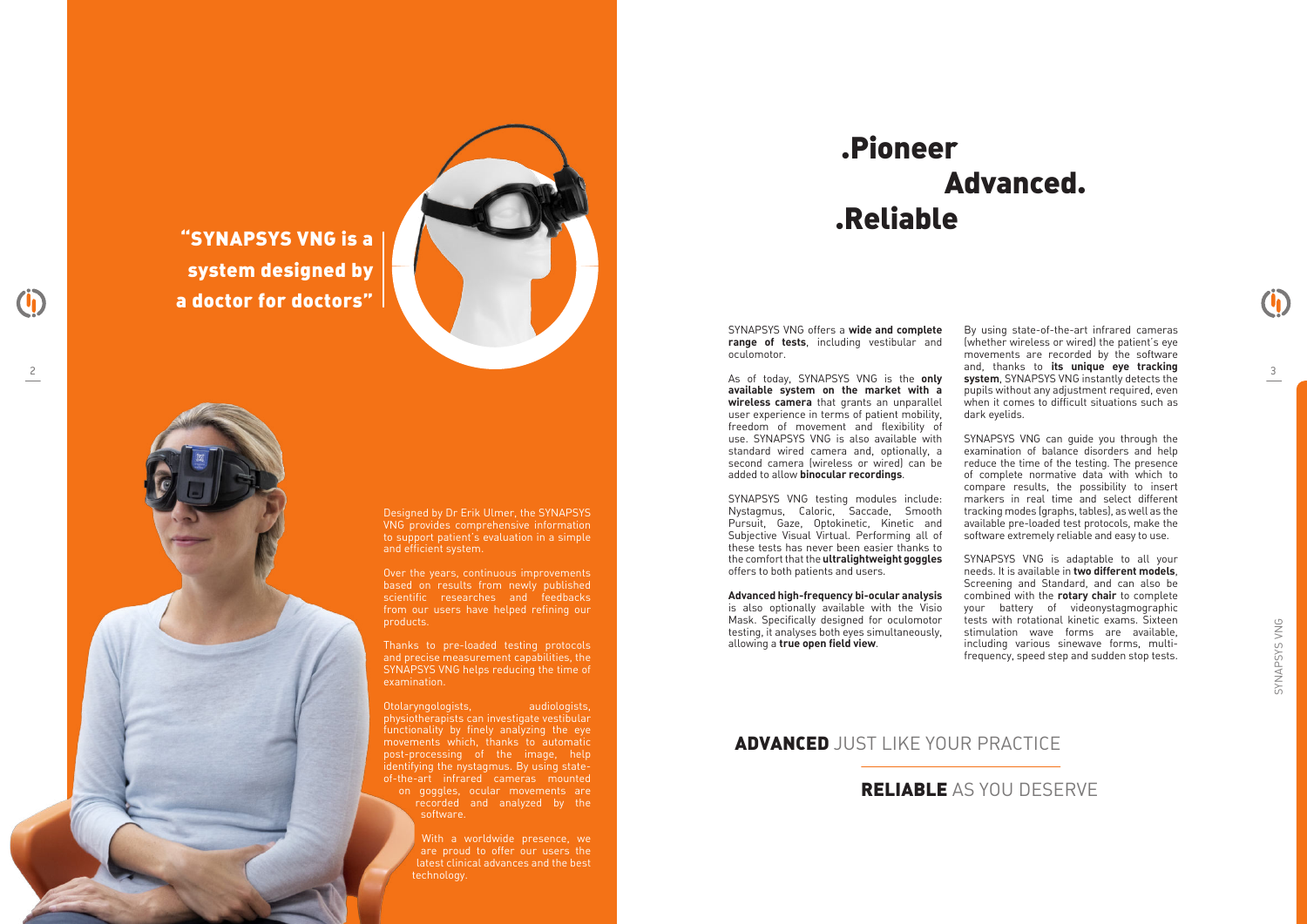## SYNAPSYS VNG Clinical evidence

### **Vestibular and balance findings in nonsymptomatic workers exposed to styrene and dichloromethane**



**Aim.** A group of 74 workers in plastics manufacturing, exposed to styrene and dichloromethane, underwent videonystagmography with SYNAPSYS VNG, including saccades, smooth pursuit (SP), optokinetic test (OKN), gaze nystagmus assessment and bithermal caloric test.

**Results.** Show that more than 60% of exposed and non-symptomatic workers revealed abnormal results of vestibular tests: saccadic latency elongation, lower gain in SP and OKN, lower reactivity and mean slow phase velocity of caloric nystagmus.

**Conclusions.** The findings indicate the possibility of high-level deficits in the central part of vestibular system. Lower vestibular reactivity may suggest that bilateral vestibular hypofunction might also be the possible consequence of solvent exposure.

[Zamyslowska-Szmytke, Ewa, and Mariola Sliwinska-Kowalska. International Journal of Audiology 50.11 (2011): 815-822].

### **Increased Velocity Storage in Subjects with Meniere's Disease**

**Aim.** Velocity storage mechanism is a multisensory rotation estimator; it compensates for errors in the information provided by the peripheral vestibular organs by means of an adjustment in the duration of the vestibular signal.

This equipment has played a major role in our improved diagnostic ability, patient care and led directly to increased patient satisfaction. We have since purchased two additional SYNAPSYS VNG systems for our rapidly expanding practice. proved<br>directly<br>a since<br>mms for<br>**The Contract of Service 1997** 

 As an user of ULMER's Videonystagmography new implementation in technology, software and signal We have been working with SYNAPSYS VNG<br>
We have been working with SYNAPSYS VNG<br>
As an user of ULMER's Videonystagmography<br>
Me upgraded our Videonystagmography<br>
ENT hospital, we perform more than 3,000 VNG and to use severa As an system sli<br>
IG and to use sev<br>
s point new imple<br>
e very analysis to<br>
This pern<br>
advanced

**Results.** Analysis with SYNAPSYS VNG showed a poststimulus nystagmus overshoot exclusively in subjects with Meniere's Disease, but no overshoot in healthy subjects.

**Conclusions.** Because post-stimulus nystagmus overshoot is caused by the velocity storage mechanism, this finding suggests an increase in the velocity storage in subjects with a labyrinthine disease.

[Krstulovic, Claudio. The journal of international advanced otology 12.1 (2016): 87].

 We have been working with SYNAPSYS VNG and Synapsys Postugraphy System since 2005. As an system since 1997 (SYNAPSYS VNG), I have been able ENT hospital, we perform more than 3,000 VNG and to use several versions, all of which have provided a Posturography examinations each year. From this point of view, we should say, Synapsys products are very analysis to be studied. reliable and efficient.

#### We upgraded our Videonystagmography (VNG) equipment approximately 5 years ago with the SYNAPSYS VNG system. We selected the Synapsys VNG system largely because of its "user friendly" programming and superior video goggles. We found the report writing software and ability to record important assets, especially in light of today's push clinicians/end users. toward outcomes based reimbursement.

 Doctor of Audiology, Rhode Island Ears, Nose & Throat Physician's Inc. – USA

Shanghai EENT Hospital – CH appreciate in the Synapsys system. This permanent interest in incorporating the most advanced and up-to-date knowledge from the laboratory to the clinician is one of the most particular values I **"**

> Professor and Chairman, Department of Otorhinolaryngology, University Hospital & Medical School, University of Navarra –ES

 SYNAPSYS VNG has some significant advantages over ENG. The Synapsys system is one of the most successful reliable and stable systems.

Research can be adapted to clinical needs as Synapsys continues to listen to the advices/requirements of

Kristianstadt Hospital – SW

#### Lu Huazheng Rachel A. Baboian Nicolas Pérez MD Serge Padoan

### A WORD FROM THE EXPERTS



# IN)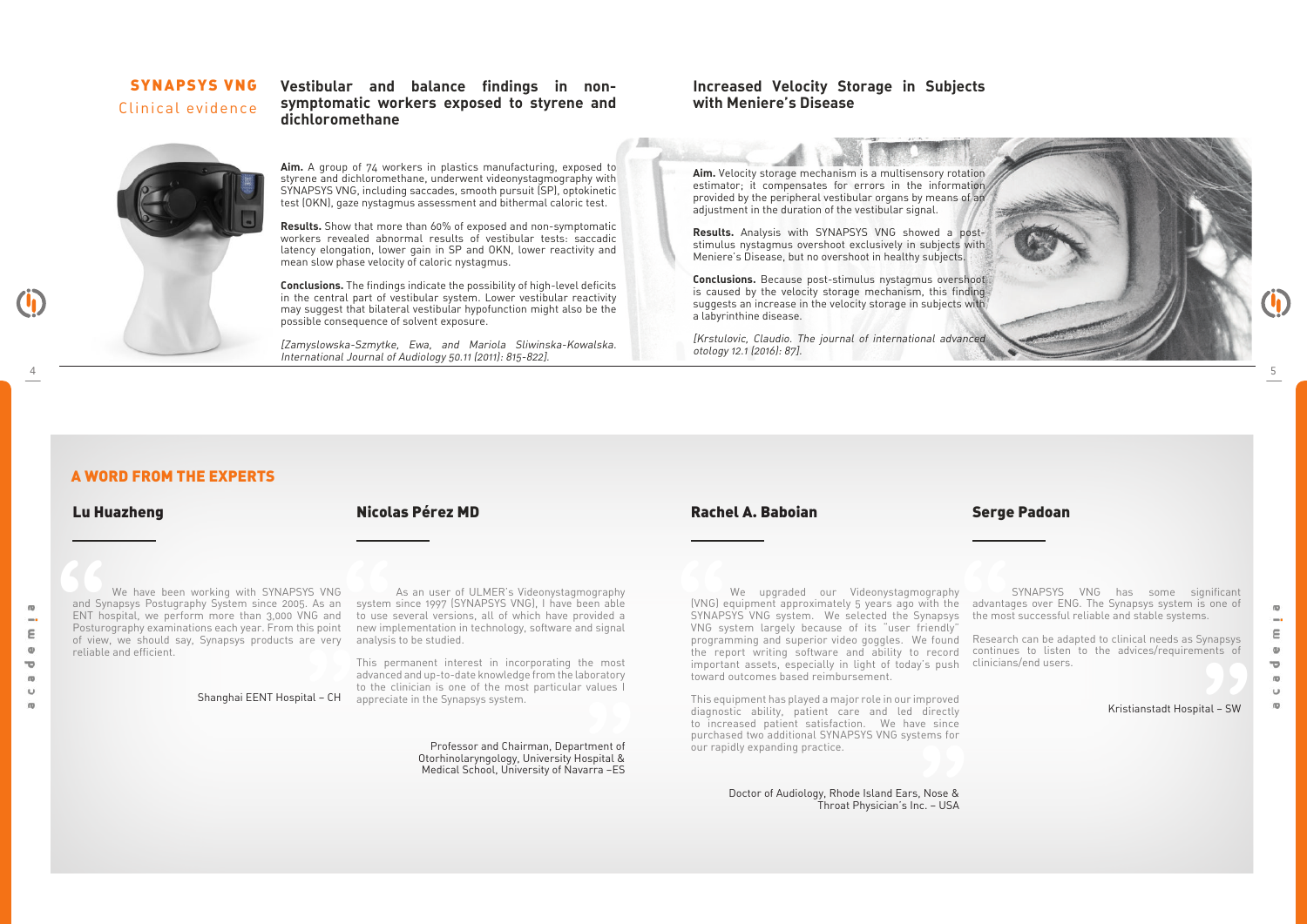# Key benefits **Main accessories** Main accessories

| <b>Technical data</b>         | <b>SYNAPSYS VNG</b>                                                                                                                                                                                                                                                                                                                                                                                                           |
|-------------------------------|-------------------------------------------------------------------------------------------------------------------------------------------------------------------------------------------------------------------------------------------------------------------------------------------------------------------------------------------------------------------------------------------------------------------------------|
| Camera                        | Wireless or wired infrared digital camera                                                                                                                                                                                                                                                                                                                                                                                     |
| Sampling rate                 | Wired cameras: 25 Hz<br>Wireless camera: 30 Hz<br>VISIO: 50, 100 or 200 Hz                                                                                                                                                                                                                                                                                                                                                    |
| <b>SYNAPSYS VNG Screening</b> | Caloric<br>Spontaneous nystagmus<br>Positional nystagmus                                                                                                                                                                                                                                                                                                                                                                      |
| <b>SYNAPSYS VNG Standard</b>  | In addition to SYNAPSYS VNG Screening:<br>Saccades<br>Smooth pursuit<br>Gaze<br>Optokinetic<br>Kinetic (opt.)<br>Subjective Visual Vertical (opt.)                                                                                                                                                                                                                                                                            |
| Available results             | Graphs: horizontal and vertical<br>ocular position, slow phase velocity<br>and cumulative curves<br>Nystagmus<br>measurements: direction and frequency,<br>slow phase velocity value Caloric results:<br>unilateral weakness [%] reactivity [°/s],<br>fixation index $\left[\% \right]$ , preponderance $\left[\% \right]$<br>and $%$<br>Ocular motor tests: latency,<br>velocity, precision, gain with normative<br>diagrams |
| Stimulation                   | Video projector or TV                                                                                                                                                                                                                                                                                                                                                                                                         |
| Connection to PC              | Wireless Camera: Wi-Fi<br>Wired Camera: USB                                                                                                                                                                                                                                                                                                                                                                                   |
| Optional devices available    | Vestibular Vibrator<br>MED4 chair<br>Air irrigator<br>Water irrigator                                                                                                                                                                                                                                                                                                                                                         |

MAIN ACCESSORIES & TECHNICAL DATA MAIN ACCESSORIES & TECHNICAL DATA

U)





#### • **SYNAPSYS Vestibular Vibrator** is designed to detect vibrationinduced nystagmus (VIN).

6/29/2020<br>Calibration